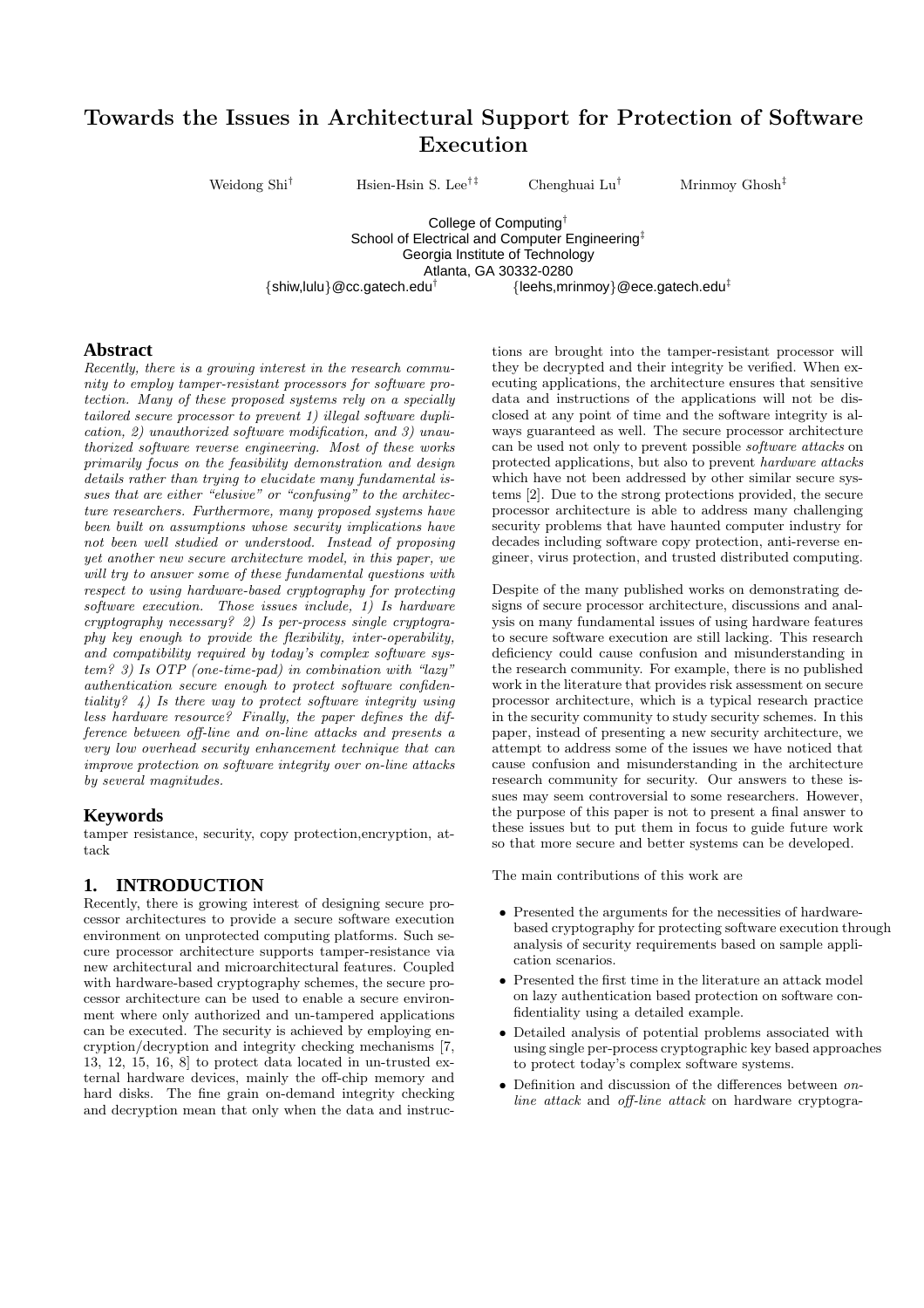phy. The taxonomy of on-line/off-line attacks is unique to the protection of software using hardware cryptography. This important property of software protection has been largely neglected in prior research works.

• Proposed a unique low cost tamper prevention mechanism (TPM) that can be used to strengthen protection on software integrity. Performance studies show that integrity protection based on 32-bit MAC (message authentication code) has substantial performance advantage over hash based integrity verification [1]. However, there is a concern about using "short" MAC to protect integrity. As presented in this paper, a 32-bit MAC when combined with the proposed tamper preventing mechanism can increase the difficulty of compromising integrity protection by several orders of magnitude. With a careful design, a 32-bit MAC based integrity protection plus the proposed tamper preventing technique can be more secure than a pure hash based protection.

The rest of the paper is organized as the follows. In the next section, we present scope on software security protection based on examining the security requirements of several application scenarios. In section 3, we briefly present some of the proposed protection systems and compare the differences. Then, in section 4, detailed discussion of several issues are presented where each issue is presented as a subsection. Section 5 concludes the paper.

## **2. SECURITY REQUIREMENTS FOR SOFT-WARE EXECUTION**

Depending on the types of applications, their operating environments, business model or even for political reasons, the requirements on software protection and the definition of security would be totally different. A system that is secure or a protection measure that is sufficient for one application could mean security disaster when applyed to a different type of application or used under a different business model. For example, some of the biggest security concerns for enterprise computing may be accountability, software virus, and access control. Due to the nature of enterprise computing, security is far more likely been compromised by software based attacks than by hardware-based tampering such as attacks involving a complicated logical analyzer. However, for consumer game console application, as indicated by history, hardware-based tampering has caused wide spread security breaches on consoles including compromising copy protection through user installed various types of cheating and spoofing devices.

To give more details, we present five different application scenarios ranging from military embedded system, game consoles, to distributed computing and examine their respective security requirements.

Firstly, high-tech military systems/weapons are increasingly dependent on complicated computer software. One of the many security concerns on high-tech military application systems is that they may fall into enemy's hand. If unprotected, the system along with its software can be studied by the enemy to come up counter measurement or counter system. Furthermore, the enemy can reverse engineer and design copied version of the system. Both are security nightmares that should be prevented regardless of the cost.

Secondly, software piracy has haunted software industry for decades. Many solutions have been proposed in the past to fight against software piracy. As indicated by the cases of XBOX security key breach [6] and compromise of Nokia N-Gage, achieving software copy protection on consumer platform is far more difficult than expected due to two specific attacks. One is hardware modification and the other is platform emulation. The first involves installing a spoof device such as Mod-Chip to break copy protection and the second bypasses security protection by running copied software through a software machine emulator (for example playing a PSX game on a PC).

Thirdly, most today's software systems often include program components coming from heterogenous sources such as device drivers provided by hardware vendors, OS provided by system developers, and software libraries provided by miscellaneous middle-ware developers and third party developers. Sometimes, developer of each software component may have its own requirements on security. For example, software drivers and BIOS often contain a great deal of information of the underlying hardware and architecture design. Device or platform developers may decide to hide these details from system developers, application developers, and software users. This could not only prevent competitors from studying the protected system but also prevent hackers from reverse engineering the driver/BIOS codes for writing a machine emulator. For middle-ware developers, they may want their libraries to be used by many application developers but at the same time, prevent application developers from knowing the underlying secret how their software works. Example middle-ware applications include expert systems, AI systems, financial analyzing kit, complicated control systems, application specific signal processing libraries and etc. The intellectual properties of these middle-ware systems often include complex software algorithms, data/parameters obtained through years of accumulated experimental study or observation.

Fourthly, privacy and secrecy of mobile software agents and mobile data has been intensively studied recently [14]. In many cases, the mobile software to be protected is not a stand-alone process, but a piece of program, called mobile agent. How to execute a piece of mobile code on a host machine without potentially exposing or disclosing both the software and its data is a great challenge.

Fifthly, internet based multi-player video gaming is growing rapidly. However, online multi-player gaming since the first day of its success has been mauled by rampant sometimes, wide spread "cheating"s [9]. Many of the cheating techniques involves reverse-engineer the client game software, modifying either the client code or data (so called authoritative clients) so that players using the hacked client will have advantages over others. The worst scenario is that the hacked clients or patches most time can be downloaded online, which clearly jeopardizes the entire business of online video gaming. How to prevent reverse engineer of the game clients and protect against tampering on the client game code and data is vital for this emerging market.

Most of the discussed security requirements can not be met by today's hardware design. Although researchers have tried to tackle some of the security requirements through software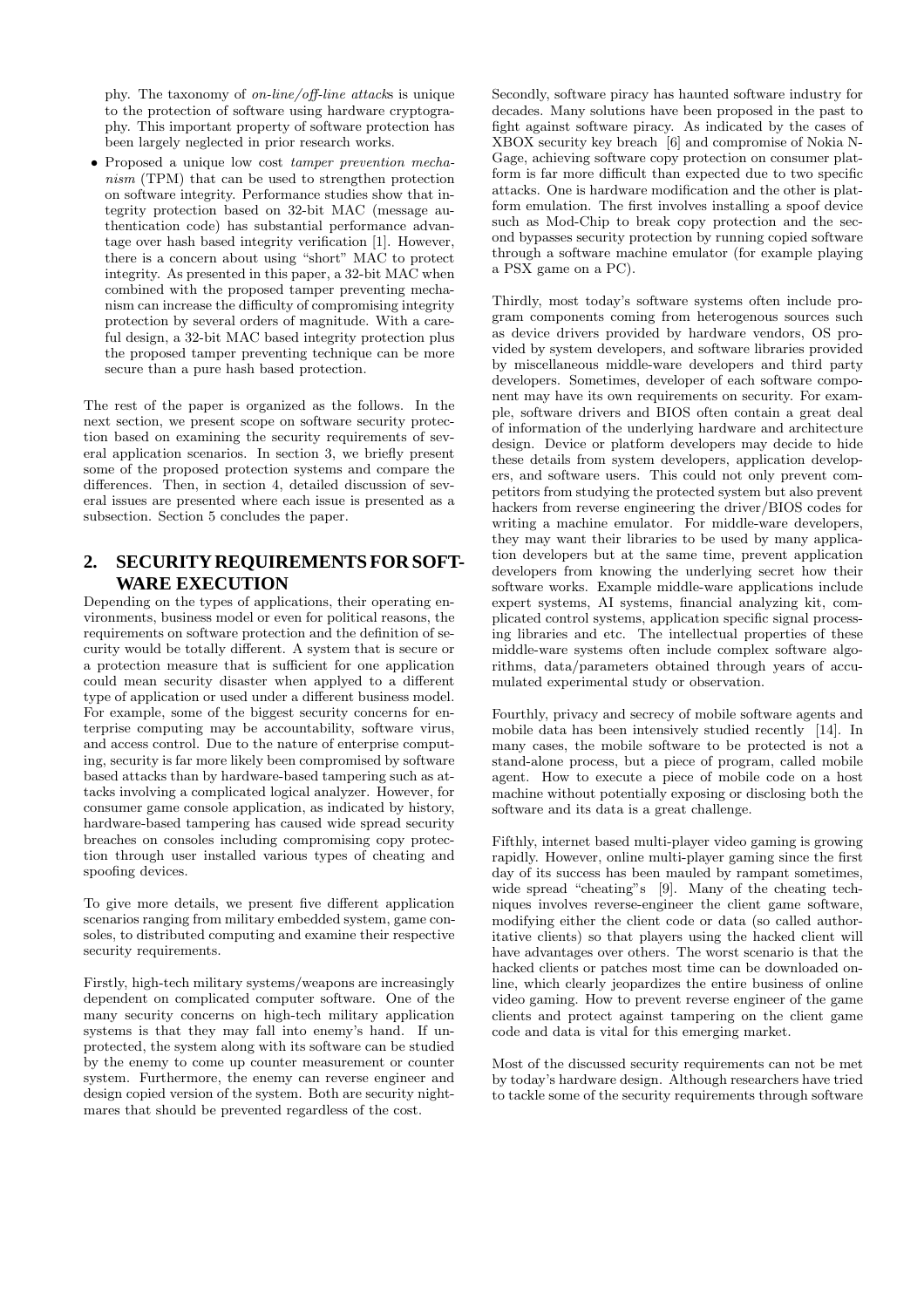

Figure 1: Secure computing model

based protection, the solutions are far from being satisfactory because there is always possibility of breaking a software based protection through either hardware based attack or software reverse engineering.

It is important to point out that the best practice of security hardware design is not to come up specific hardware features for each type of application, but to find out a set of basic security components behind the diversified security requirements. These basic security components can be implemented as trusted hardware security primitives. Various domain or application specific security requirements can be enforced through proper combination or usage of these trusted hardware security primitives. In short, protection of software security should include, 1) flexible, fine-grained protection on software confidentiality; 2) timely, rigorous checking on software integrity; 3) protection that prevents illegally duplicated software from being executed correctly.

#### **3. RELATED WORK**

A typical secure processor architecture model comprises of a tamper-resistant processor, external memory and peripherals as shown in Figure 1. Naturally, the protection boundary is drawn between the processor and external hardware units. Hardware units, like registers and on-chip caches, are protected from any possible attack while the remaining hardware units such as external memory and peripherals are considered vulnerable to physical attacks. Besides the aforementioned hardware, the secure computing model also includes a small trusted program, e.g., XVMM in XOM [7] and secure kernel in AEGIS [13]. The trusted program will be called secure kernel hereafter. The secure kernel has a higher privilege level than any other program including the regular operating systems and is responsible for performing encryptions/decryptions for the protected applications when their data are crossing the protection boundary. The secure kernel is also responsible for maintaining sensitive data that resides in private memory and registers during context switches. Note that confidentiality and integrity of "process context" are protected by the secure processor <sup>1</sup>.

Some common features of proposed tamper resistant systems are described as follows.

- It is assumed that everything outside the CPU is unprotected and subject to malicious tampering. The physical RAM itself is neither protected and hackers could read/overwrite the memory content directly without involving the CPU. Furthermore, all the system/peripheral bus traffic is exposed and could be traced by the hackers.
- Like other tamper resistant systems, there is a pair of public-private keys associated with each secure processor. The secure processor's private key is permanently burnt inside the processor core and could not be accessed by software [7].
- Encryption/decryption and integrity check are supported by the hardware. When a data or instruction cache line is brought into the secure processor, it is decrypted and integrity of the entire virtual memory space is verified using a hash tree or MAC tree  $[1, 11]$ . When a cache line is evicted from the secure processor, it is encrypted and hash/MAC tree is updated. The keys used for encryption/decryption and integrity verification are set by the software vendors and encrypted by the secure processor's public key.

Most of the proposed systems support separate protection on software confidentiality and integrity. In XOM [7], a perprocess encryption key (triple-DES) is used to decrypt software on-the-fly, while AEGIS [13] uses AES [5]. One major difference between Aegis and XOM is that Aegis employs an on-chip hash tree to verify integrity of the entire process space also in the execution time, thus preventing memory replay attack. As Yang et al. [15] indicates, block cipher based systems can incur substantial performance penalty. Systems using encryption schemes similar to one-time pad (OTP) and relaxed integrity check [12, 15] are proposed because they support faster software execution. Alternative solutions also aimed for better performance such as encrypting only small amount of carefully selected instructions, called software slices, can also be found in the literature [16]. In [10], a different architecture model, called MESA, is presented. Different from the previously proposed models that use a single cryptographic key to encrypt all the information in a process's memory space, MESA associates security attributes and cryptography keys with memory subspaces. Each protected memory subspace becomes an independent security domain, or security "sandbox", where information integrity and confidentiality of the memory subspace can be separately protected. One unique property of MESA is that it allows multiple protected "sandbox"es co-existing in the same memory space. This makes MESA a suitable solution for protecting shared libraries, mobile codes, device driver module, and etc. Table 1 lists some of the systems and their differences.

## **4. SOME ISSUES OF HARDWARE-BASED CRYPTOGRAPHY FOR SOFTWARE SE-CURITY**

Although hardware cryptography is a promising direction for enforcing software security, there are still many remaining issues that have to be solved before it is mature enough

<sup>1</sup>Here process context refers to all per-process information that need confidentiality or integrity protection including but not limited to register values, page table, dirty cache lines, MAC/hash tree nodes, and etc. All those information are encrypted by the secure processor using secret key unique to each process. The root node of hash/MAC  $|\tilde{1},\tilde{1}\rangle$ 11] tree is preserved in securely sealed persistent memory

during context switch.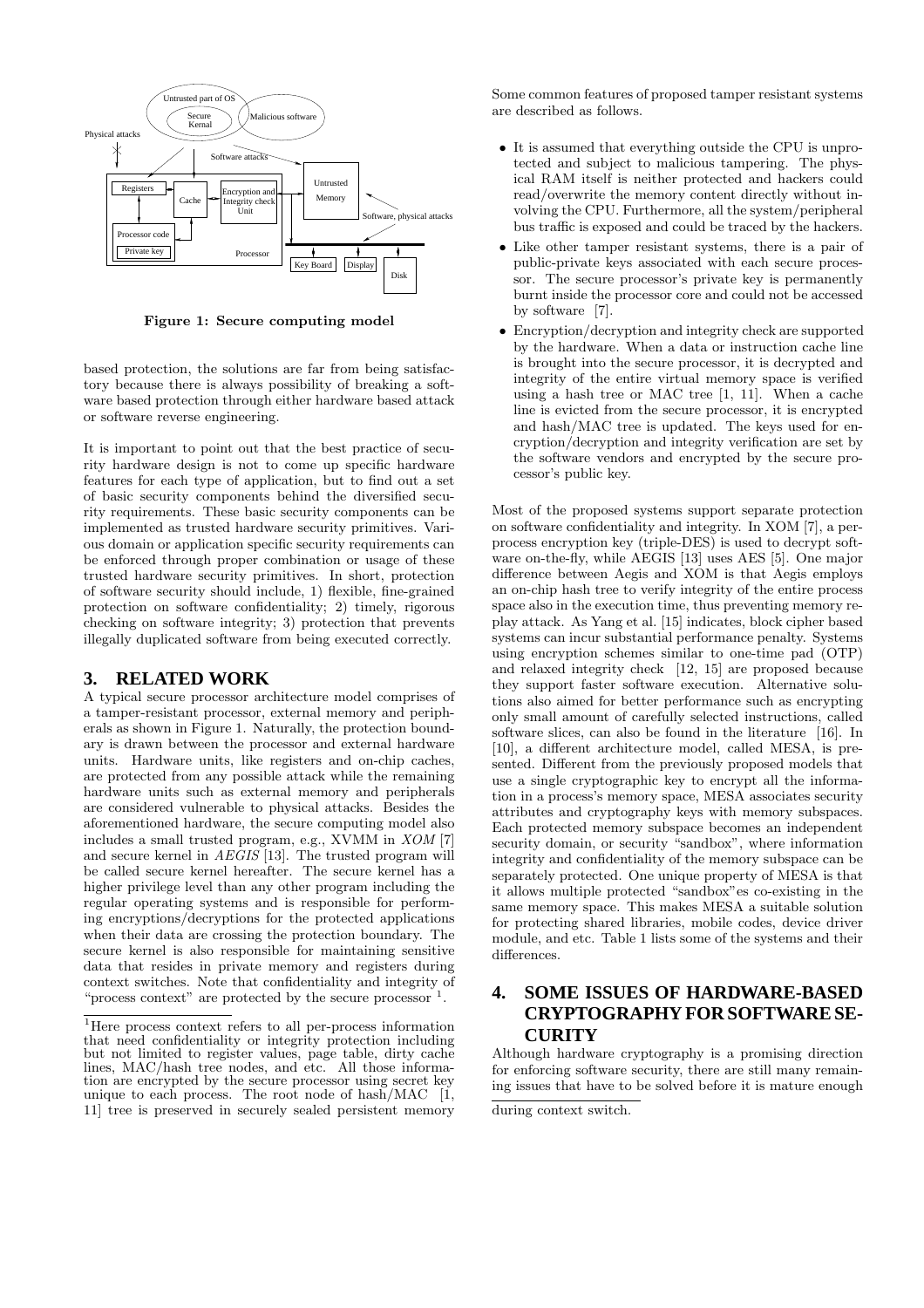|                       | Runtime   | $Confi-$   | Cipher     | Protection         |                  |
|-----------------------|-----------|------------|------------|--------------------|------------------|
| System                | Integrity | dentiality | Cipher     | Range              | Granularity      |
| XOM [7]               | none      | yes        | triple-DES | code & data        | process based    |
| AEGIS [13]            | hash tree | ves        | AES        | code & data        | process based    |
| Yang et al. [15]      | none      | yes        | DES OTP    | code & data        | process based    |
| LogHash $\boxed{12}$  | log hash  | yes        | AES OTP    | code & data        | process based    |
| (lazy authentication) |           |            |            |                    |                  |
| Zhang & Gupta [16]    | none      | yes        | unknown    | instruction slices | process based    |
| [10]<br>MESA          | yes       | yes        | <b>OTP</b> | code & data        | fine-grained,    |
|                       |           |            |            |                    | memory subspaces |

Table 1: Some Tamper Resistant/Copy Protection System Comparison

for real use. These issues include, testing issues, compatibility issues, programming model issues, privacy issues, performance issues, inter-operability issues, and security issues, etc. It is not possible to address all these issues in one paper. In this paper, we focus on some unique security and inter-operability issues of hardware cryptography. Although seemingly unrelated, they are important problems that a consensus on these issues if can be reached will definitely be beneficial to the future design of hardware cryptography based tamper resistant system. The four chosen issues are, 1) Is hardware cryptography necessary for building a tamper resistant system? 2) Is per-process single cryptography key enough to provide the flexibility, inter-operability, and compatibility required by today's complex software system? 3) Is OTP (one-time-pad) in combination with "lazy" authentication secure enough to protect software confidentiality? 4) Is there way to protect software integrity using less hardware resource?

### **4.1 Necessity of hardware-based cryptography**

Does hardware cryptography provide more value than systems with only a trusted nucleus (secure kernel) and secure boot [3]? This concern on necessity of hardware cryptography is caused by the confusion of definition of security. It is true that hardware cryptography may not be absolutely necessary for some application scenarios. But as addressed in section 2, the diversity of security requirements for many important software protection scenarios demands on time, fast, secure protection on software confidentiality that can not be achieved without hardware supported cryptography.

Wherever there is software protection measure, there will be attacks. As history indicates, computer hackers/crackers tend to be well-knowledged, highly motivated, and sometimes well supported financially to crack a software protection system. Computer hackers often have many techniques, either in hardware and/or software, at their disposal to crack out the secret. Their efforts and dedication should never be underestimated. The instance of XBOX security key breach is one such example [6]. For copy-protection and software confidentiality, the problem becomes even harder. The entire protections on software confidentiality can be considered as broken if one adversary successfully reverse engineers a single copy of the protected software. Among the hacker's arsenal, two with demonstrated power of breaking protected software system are mod-chip based spoof attack and reverse engineer based emulator attack. Both attacks can be used to compromise copy protected software that does not use hardware cryptographic protection.

• Mod-chip spoof attack. Here we use the word mod-

chip to refer to all the spoofing devices designed for bypassing or unravellig software protection mechanism. Mod-chips are low cost PCB attached to a platform designed for this purpose. Powerful and sophisticated Modchips can be used to record and replay memory and bus transactions. They can also be designed for hijacking another device's signal or launching device spoof attacks.

• Reverse engineer based machine emulator. Software copy protection is deemed broken if the protected software can be executed on a machine emulator without authorization. It is very difficult to fight against this attack without using software encryption. As suggested by history, machine emulator can be developed through reverse engineering BIOS and driver codes. Encryption of drivers and BIOS software can increase the difficulty of having emulator developed through simple reverse engineer. However, machine emulator can be alternatively developed through other means. In that case, software right can be protected by encrypting the application itself.

Please note that the XBOX security incident was caused by only one or two amateur crackers. When come to reverse engineer high-tech software systems for national security reasons, the cost, expertise, and resources would not be a concern at all.

### **4.2 Security of OTP and "lazy" authentication for protecting software confidentiality**

To prevent hardware-based tamper, timely, rigorous protection on software integrity must be used. By "lazy" integrity checking, we mean that either integrity of instructions is not verified promptly or as frequently as on a perinstruction basis or architectural state can be altered before per-instruction integrity checking is completed. "Lazy" integrity check also refers to the situation that unauthenticated data is used as operant and the result is allowed to modify processor state before integrity of the source operant is verified. "Lazy" integrity check has been proposed for its better performance over rigorous and timely integrity checking mechanisms.

### *4.2.1 Program confidentiality*

Many nowadays'processors such as Alpha, MIPS, and ARM adopt RISC design philosophy. The simplicity of RISC instruction set enables more aggressive instruction fetching/decoding, pipelining and scheduling. However, on the other hand, the regular format and simplicity of RISC instructions also make it easy for adversaries to unravel encrypted RISC instructions. Here we use Alpha instruction set as an example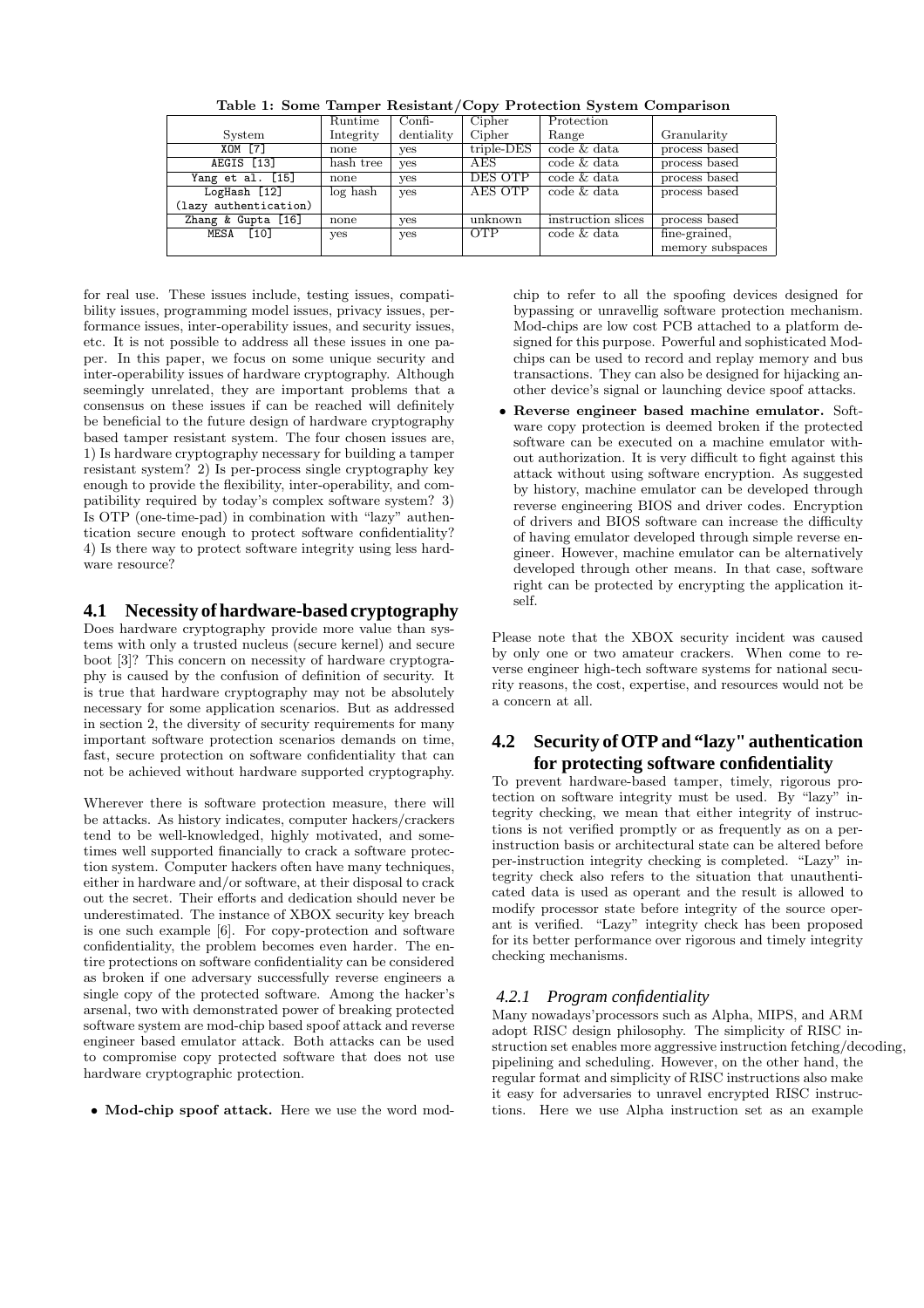| Opcode |           |      | PALcode Format |    |                |
|--------|-----------|------|----------------|----|----------------|
| Opcode | RA        | Disp |                |    | Branch Format  |
| Opcode | ŔΑ        | RB   | Disp           |    | Memory Format  |
| Opcode | <b>RA</b> | RB   | Function       | RC | Operate Format |

Figure 2: Secure computing model

to illustrate how an adversary can exploit the regularity of Alpha instruction set to crack instructions encrypted using one-time pad (OTP) generated from a per-process key. The attack assumes that the adversary can obtain front side bus traces of program execution via hardware based attack.

The vulnerability of RISC instruction set includes, 1) all the instructions have the same length and in many cases they are short, 16 bits, 24 bit or 32 bits. One weakness of short instructions is that it may be vulnerable to bruteforce attacks; 2) the instructions are well formatted for easy decoding, for example, fixed opcode field. In the case of Alpha instruction, bit[31:26] is fixed as opcode. As shown in the example below, the biggest risk posed by this property of RISC instructions is that it may allow incremental guess of instructions. In such an attack, an adversary can divide each instruction into portions (opcode, operand one, operand two, and etc.) and launch brute-force guess piece by piece on each portion of the targeted instruction. This may significantly reduce the search space of brute-force attack. For instance, to apply brute-force attack on a 32-bit instruction, there are  $2^{32}$  possibilities. However if the instruction could be divided into four 8-bit portions and each portion could be attacked in brute-force way, there are only  $4*256$  total possibilities, which is way smaller than  $2^{32}$ ; 3) RISC philosophy advocates a small set of instructions and does not favor large number of complex instructions. This reduces the search space of possible instructions. Figure 2 shows some of the Alpha instruction formats used in the example attack [4].

To make it easier to understand, assume that the targeted Alpha binary does not use any dynamically linked libraries and all the instructions are packed into one code section and each instruction is encrypted using one-time-pad (regardless how it is generated). Also assume that the adversary has no prior knowledge of the program but is able to obtain front side bus traces of program execution. Further assume that the secure processor only performs a "lazy" integrity checking on the executed instructions.

In order to launch the attack, the adversary has to start from something s/he already knew. One candidate would be invariant instruction sequence that is pretty much fixed in almost every executable image generated by a compiler. For example, almost all the benchmarks in the compiled SPEC2000 binary have the same startup prologue instructions as the follows,

$$
sp, -16(sp)
$$
  

$$
stq \text{ zero}, 8(sp)
$$
  

$$
\cdots
$$

Using these two known instructions as starting point, the adversary could launch known-plaintext attack and crack

out more instructions that s/he could not guess so easily. A few good candidates would be the instructions in the middle of the code section. Assisted with the two known instructions, the adversary could control the next executed instruction by modifying the known instruction into a jump instruction with any target address s/he likes. We use sample code from SPEC2000's crafty as an example (Table 2), The code section has 37789 instructions. The list shows one candidate instruction (addq) in the middle that the adversary may choose as the jump target. The reason to choose instructions in the middle is because as shown later, they, after being altered into jump instructions by changing the opcode, are more likely to jump into valid code space than instructions close to the boundaries. Next, the adversary may perform a brute-force attack on the opcode of the targeted instruction by changing it. Since the Alpha instruction always uses bit[31:26] as opcode, the adversary could figure out bit[31:26] of the one-time-pad with at most 64 trials of opcode guessing. The opcode of the targeted instruction "addq" is 0x10. Assume that the adversary's first guess is opcode 0x4. The speculated bit[31:26] of the one-time-pad would be 0x21. Then s/he could change the instruction into an unconditional jump by altering bit[31:26] of the targeted instruction to the result of  $0x21 \oplus 0x30$ , where  $0x30$ is opcode of jump. Because the opcode guess is wrong, the altered instruction will be decrypted into an AND (0x11) instruction instead of a jump. Since there is no jump in the trace of instruction fetch, the adversary is certain that the guessed opcode is incorrect. Assume that the next opcode guess is 0x10 and is correct. This time, the program trace will show jump of program execution to target address 0x1200263E0 from address 0x12001139c( 0x12001139c  $+$  0x5411<sup>\*</sup>4). This will reveal bit[20:0] of the encrypted target instruction. The rest 5 bits (bit[25:21]) could be guessed by trying to alter the targeted instruction into a FETCH instruction, where all the 5 bits should be zero for a valid FETCH instruction. At most another 32 trials are required. Note that the above opcode attack can be launched in parallel using multiple machines with each machine taking one alternative guess. Given a moderate size of 64 machines, only under two parallel trials, the adversary is able to crack the encrypted target instruction.

The above case represents an ideal situation where the altered instruction jumps to an address within the code section. Since the displacement field of jump instruction has 21 bits, it is very likely that the targeted address may be outside the range of the code section. The adversary could tackle this problem in two ways, 1) modify the virtual address to physical address translation table so that the targeted address would be translated and fetched. Rigorous integrity checking and protection on TLB and process context of address translation may prevent such an attack; 2) Brute-force attack on both the opcode and the remaining displacement field bits whose range is outside the code section. In the above benchmark example, since there are about 37000 instructions, only the high 6 bits of the total 21 bits of the displacement field need brute-force guessing. Given 64 machines with each machine taking one guess of the opcode, at most 64 parallel trials are sufficient to break both the opcode and the remaining high bits of displacement field given the assumption that there is no alternative way for the adversary to tamper the address translation.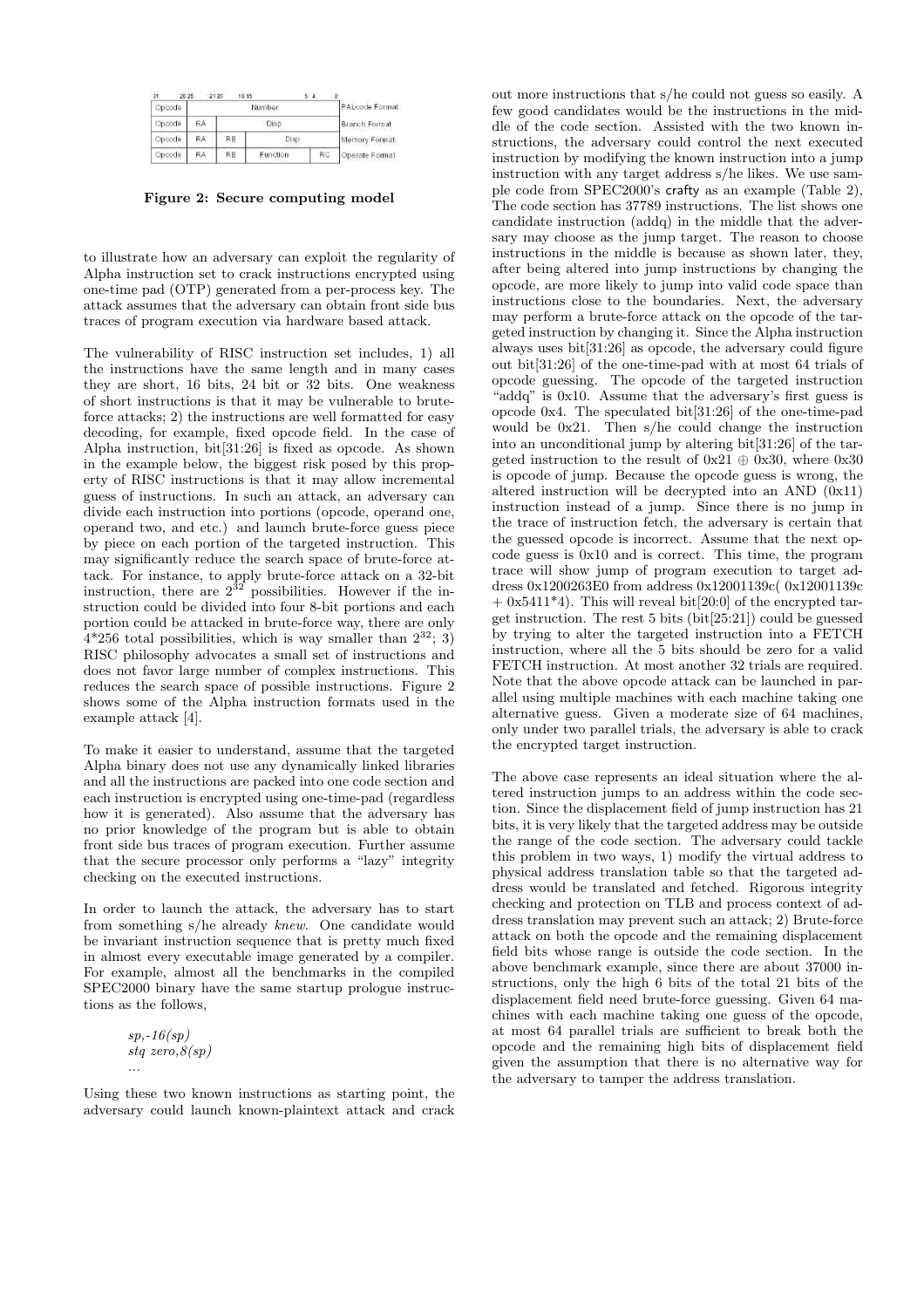| Address     | Plaintext        | Ciphertext          | Instruction         |  |  |  |  |
|-------------|------------------|---------------------|---------------------|--|--|--|--|
| 0x120008840 | $0x23$ defff $0$ | 0x3127d04a          | lda sp,- $16(sp)$   |  |  |  |  |
| 0x120008844 | 0xb7f60008       | 0x4c0d4ef4          | $stq$ zero, $8(sp)$ |  |  |  |  |
|             |                  |                     |                     |  |  |  |  |
| 0x120010194 | 0x46520413       | 0xa0481bf0          | mov $a2.a3$         |  |  |  |  |
|             |                  |                     |                     |  |  |  |  |
| 0x12001139c | 0x40c05411       | $\sqrt{0}x9426814a$ | addq $t5,0x2,a1$    |  |  |  |  |
|             |                  |                     |                     |  |  |  |  |
| 0x12002d670 | $0x23$ de $0010$ | 0x3704e241          | lda sp,16(sp)       |  |  |  |  |
| 0x12002d674 | 0x6bfa8001       | 0x7a3250bf          | ret                 |  |  |  |  |

Table 2: List of Crafty Code Section

Many embedded systems do not support virtual memory. For those systems, the tampered addresses could be observed directly on the bus. Since fetching the next instruction could be started before execution of the previous instruction is completed, even stronger instruction authentication is required. In such systems, jump targets of conditional and unconditional branches should not be fetched before integrity of the jump instructions are verified.

An adversary may use the above technique to figure out all the instructions. Alternatively, if only program code is encrypted, the adversary can use the following "short-cut" procedure. Firstly, s/he can figure out a short sequence of instructions (about 40) in the middle of the code section using method described above. Then s/he can speed up the attack by trying to alter other encrypted instructions into a STORE instruction. Take the mov instruction in Table 2 as one example. Through brute-force attack on the opcode, the mov instruction could be altered into,

#### stw a12,a12(1043)

To crack out the remaining 26 bits, the adversary may firstly transfer execution to the short code sequence which s/he has figured out, load a constant value to all the 32 Alpha registers by altering the cracked 40 instructions so that the computed data address (address register value + displacement) would be certainly within the space of data virtual address translation, then s/he can transfer execution to the altered targeted instruction. All these can be completed using less than 40 altered instructions. By observing the traces of data access, s/he would be able to figure out the last 16 bits of the targeted instruction  $(0x0413)$ . This requires only one parallel trial or 64 single trials. To figure out bit[25:16], the adversary may repeat the same procedure. But instead of loading the same constant to all the alpha register, s/he will load a unique value to each Alpha register. Since the displacement is already known, subtracting displacement from the write address observed from the memory trace will reveal one unique value loaded to the alpha registers. This unique value will tell which alpha register is used and its register ID reveals 5 bit plaintext of bit[25:16]. The unique value stored will tell which register is used as data source and its register ID reveals the remaining 5 bits of bit[25:16]. In total, only two parallel trials are sufficient to crack the mov instruction.

As shown above, with only an amortized cost of two parallel trials/per instruction using 64 machines, the adversary is able to recover an OTP protected program within a reasonable time. Assume that it takes 30 seconds for the adversary

... load  $r1$ , any address  $//$  load any data to  $r1$ load r2, a chosen constant if  $(r1\leq r2)$ goto address 1 else goto address 2

#### Figure 3: Example Program

to complete one parallel trial (in fact, this is an overestimate and the real time needed could be much less after the procedure is automated). It takes only about one and half month to crack out a program with about 64K instructions (256KB code size).

We call the described attack technique, "alter then trace at $tack"$  (ATT attack). To use this attack, 1) the adversary must be able to alter a piece of software (program or data) bit-by-bit (satisfied by all the OTP based protection); 2) altered instructions can be executed and integrity of executed instructions or used data is not verified promptly or rigorously on per-instruction basis.

#### *4.2.2 Data confidentiality*

The above example shows how to break protection on program confidentiality when integrity of instructions is not verified promptly. Next, we will show protection on data confidentiality is also at risk. "Lazy" integrity check also refers to the situation that data source is used as operant and the result is allowed to change processor state before its integrity is authenticated. If altered instructions are allowed to be executed, an adversary can compromise confidentiality of any program data. Assume again that software confidentiality is protected using OTP and the adversary has successfully recovered a short program sequence (might use ATT attack ). Then s/he can convert the known short program sequence into an attack code sequence shown in Figure 3. The short code loads any data into the processor and compares the data with a chosen constant. If the secret data is 32-bit long, according to the principle of binary search, at most  $\log_2(2^{32}) = 32$  trials are enough to recover the protected data. Alternatively, the adversary can treat data as instruction and use "alter then trace attack" to figure out its value.

If integrity of instructions is verified promptly but integrity of data is not, protection on data confidentiality may also be compromisable. It is hard to enumerate all the attack scenarios. Here we give one example, called "link-list at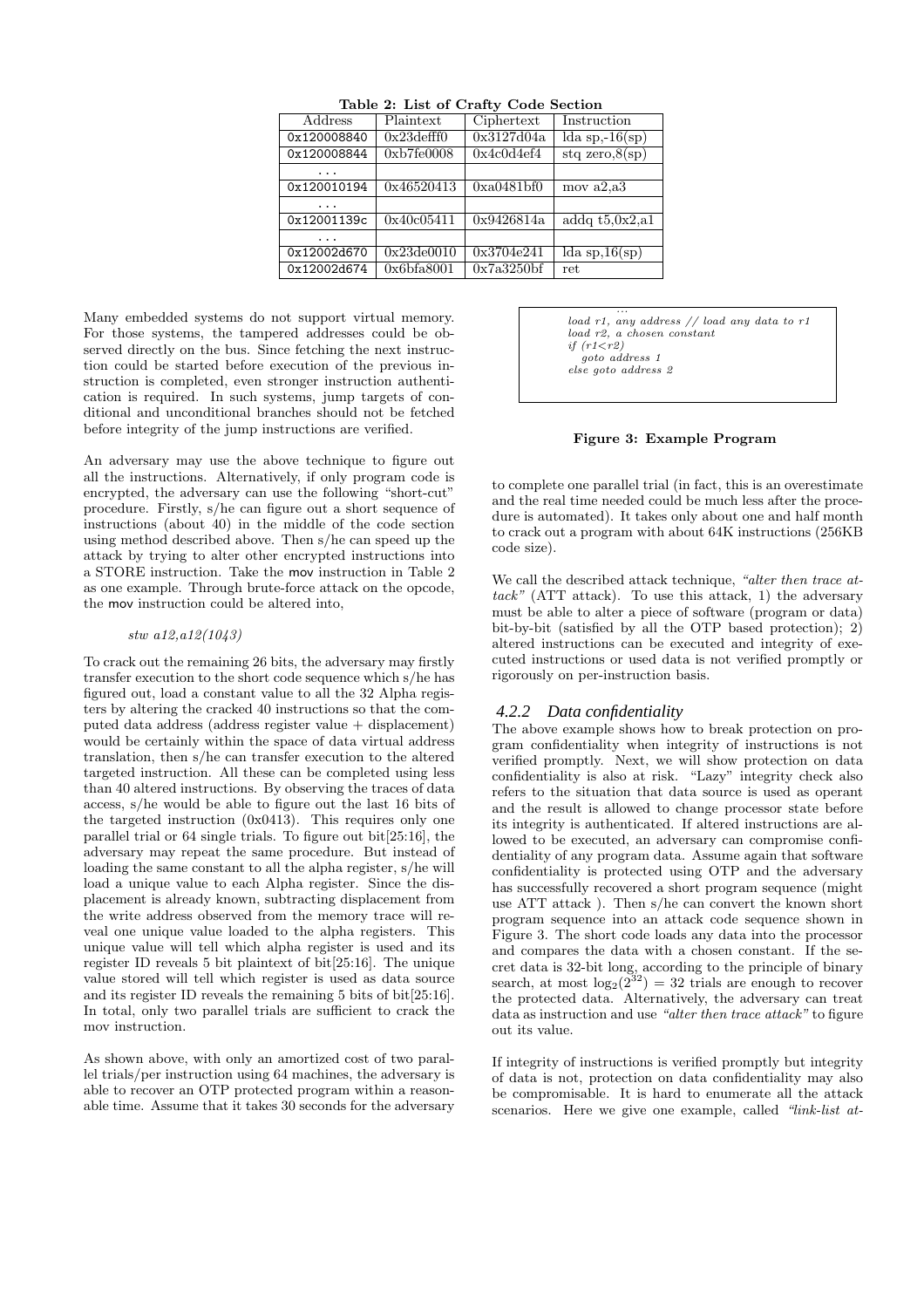tack" to illustrate how to recover confidential data by only altering program data. Link-list is widely used in software program. One property of link-list is that the last node is always terminated with a NULL pointer. Assume that nodes of a link-list are protected using "lazy" authentication based OTP and the adversary knows where the link-list ends (the last node). Then, the NULL pointer becomes a known plaintext. Further assume that there is a secret data value x stored in memory location l, which the adversary wants to compromise. S/he can alter the NULL pointer into  $l$  - node size  $+$  4 so that the secret data becomes a node pointer. When the link-list is traversed, the program will try to use the secret data as a node pointer and issue a corresponding memory load which may reveal its value. Note that "link-list" attack" is only one of the many possible attacks that can be tried for breaking data confidentiality. For example, "string attack" may be another candidate for compromising secret data when certain conditions are met. In "string attack", assume that the software compares a string referenced by a string pointer with another constant string. If both the constant string and the string pointer can be modified, then the adversary can alter the pointer so that it points to some secret data s/he wants to compromise. Using method similar to the binary search attack example, s/he can recover value of the secret data.

In this section, we show some examples of breaking protection on software confidentiality under the situation that program or data integrity is not verified promptly. In short, all one-time pad (OTP) based approaches with "lazy" authentication check are potentially vulnerable. Approaches that check integrity in a timely fashion but have other flaws may also be vulnerable when certain conditions are met such as when the adversary is able to tamper the address translation.

### **4.3 Issue of single cryptography key**

It seems that using a single cryptographic key to encrypt an entire process memory space is enough to provide security. However, in-depth study of single key based approach reveals that it is inefficient, inflexible, and sometimes, impractical for today's complex software system.

Firstly, in today's software system, it it hard to find applications that do not include pieces of software components come from heterogenous sources. Co-existing in the same memory space, these "external" software components could be static libraries provided by middle-ware vendors, dynamic libraries or other software modules that may not or may be also mapped to other tasks' memory spaces, mobile codes and data uploaded from other machines. Profiling of commercial Windows applications show that on average each application uses 20-30 shared libraries and in most cases, the combined code size of shared libraries is several times larger than the application itself. From the security perspective, under the single key approach, it is not possible for vendors of software components to enforce separate protection of their intellectual properties. For single key based approach to work, either all the external software components (often 70% to 90% of the total code size of an application under Windows System) left unprotected or have them duplicated and encrypted using the application's cryptographic key. The problems of duplicating shared libraries are four folds. 1) It is inefficient. Today's multi-task soft-

ware system can easily have 60-100 tasks running concurrently. Each task can further have 20-30 shared libraries mapped to its memory space. Therefore, the memory overhead of duplicating shared libraries can be overwhelming; 2) It is not secure. If any application can have shared libraries being re-encrypted using its own key. It means no protection of the shared libraries themselves; 3) Encrypting shared libraries using application's cryptographic key can cause security problems for the application itself if the shared libraries contain malicious codes; 4) Simple duplication is not practical for libraries or software modules whose functionality is to achieve centralized management of software or hardware resources.

Secondly, it is very difficult if not impossible to enforce security on mobile codes under single key based approach. For mobile codes, the security requirements have two sides. On one hand, owners of the mobile codes/data may be concerned about potential disclosing of either the software or its data to the hosting system. On the other hand, the host system may be worried about potential security risk caused by malicious mobile codes. These two security goals may appear to counter each other because a perfect protection on mobile code may increase difficulty of protection of the host program because perfect protection on the mobile codes mean that the host has absolutely no knowledge what the mobile codes are doing. One advantage of MESA is that it allows multiple protected software execution "sandboxes" to exist in the same memory space thus can be used to provide security for both the mobile codes and the host program.

There has been a misconception that a secure kernel is hard to implement. In fact, under MESA, it is straightforward to implement a secure kernel as one protected "sandbox". Different from other "sandbox", the secure kernel's "sandbox" can be protected with hardwired secret cryptographic key that is known only by the secure kernel developers and the secure processor, therefore, preventing a different or maliciously altered secure kernel ever been loaded or executed by the system.

### **4.4 Protect integrity using less hardware resource**

MAC (message authentication code) has been used to protect integrity of binary code and data in several proposed tamper-resistant systems. In some systems, a MAC is computed for each cache line size memory block of instructions or data and stored together with the memory block. When the memory block is fetched into the processor cache, integrity of the instructions or data is verified by re-computing a new MAC based on the fetched block and comparing it with the stored MAC. A mismatch between the two MACs indicates failed integrity check. A MAC tree can be also constructed to verify integrity of the whole virtual memory as shown in [1]. It is common knowledge that the length of the MAC itself is a direct measurement how secure the integrity protection is. A longer MAC often provides better protection against brute-force attacks than a shorter one. However, a long MAC also requires more hardware resources and incurs more memory overheads if they have to be cached inside the processor for performance reasons. Experimental results [1] show substantial performance advantage of using shorter MAC such as 32-bit MAC. The question is that, will a shorter MAC secure?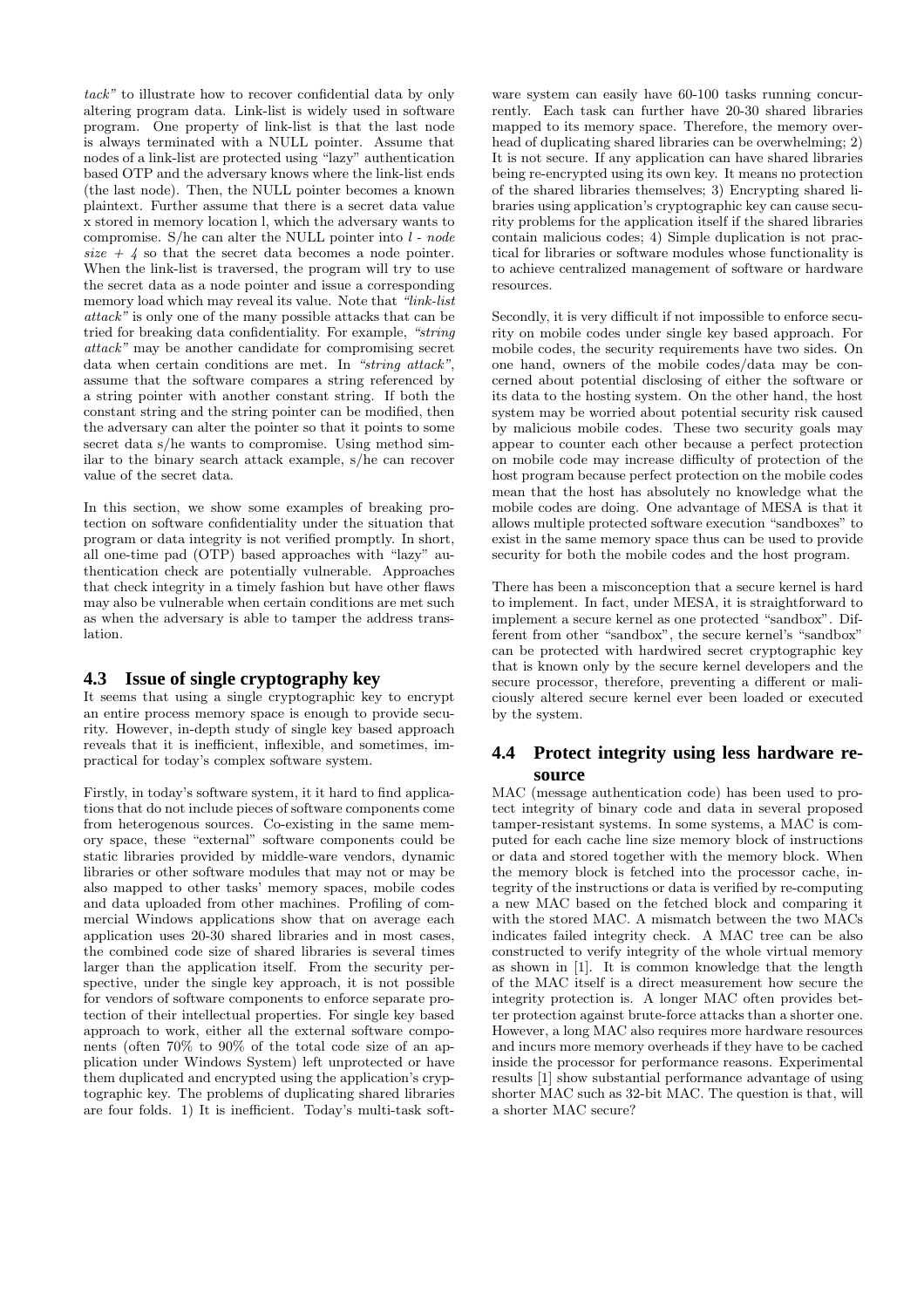

Figure 4: On-line vs. Off-line Attacks On Integrity



Figure 5: Example Code

In this section, we present a simple hardware mechanism that can improve the strength of MAC by several magnitudes over on-line attacks on software integrity. There exists confusion in the architecture community on the difference between on-line attacks and off-line attacks on software integrity. On-line attack means that the attack has to be launched on the victim machine (targeted machine whose security an adversary wants to compromise) while in an *off*line attack, presence of the victim machine is not necessary and the attack often can be conducted in parallel using multiple machines. Figure 4 shows two ways of computing MAC for each memory block. The first approach may suffer from off-line attacks on the MAC if the MAC algorithm does not require a key while the second would not because the secret padding is a secret unique to a machine and application thus preventing the attacker from computing a MAC without using the victim machine. Alternatively, if the MAC algorithm requires a cryptographic key unique to each platform and application, it will also prevent *off-line attacks* on the MAC. <sup>2</sup> To give a concrete example, considering the code sequence in Figure 5 and assuming an integrity code stored side by side with every 8 instructions,

Assume that the purpose of attack is to bypass the security check, there are two brute-force attacks the adversary could launch, one on the integrity code itself and the other one on the code sequence. First, brute-force attack on the integrity code, the adversary could alter the code sequence to another sequence (see Figure 6). This new code sequence very likely will have a different integrity code from the unaltered version. To fool the authentication check, the adversary could try to execute the altered code each time with a different random "integrity code" guess. If the integrity code is short, for example 16 bit long, after certain number of trials, a matching "integrity code" guess could be

| // Altered Code Example Begin |  |
|-------------------------------|--|
| nop                           |  |
| nop                           |  |
| nop                           |  |
| nop                           |  |
| nop                           |  |
| nop                           |  |
| nop                           |  |
| nop                           |  |
| // Altered Code Example End   |  |
|                               |  |

Figure 6: Altering Both Program and Integrity Code



Figure 7: Altering Program Only

found. The adversary is able to test whether a trial is successful through program traces. If instruction fetch starts on the instruction after the last nop, the adversary knows that it is a success trial. However, this attack has to be conducted on the victim machine. Alternatively, the adversary could come up a huge number of "equivalent" attack code sequences and hope that one of them will have the same integrity code as the unmodified code sequence (see Figure 7). Different attacking code sequence will assign different random number to ax, bx, or cx. If the integrity code is short, by chance alone, some attack code sequence will have the same integrity code as the unmodified version. This allows the adversary to replace the original code sequence with a new one without change of the integrity code. However, this attack also requires that each altered code sequence be tried on the victim machine.

If a brute-force attack on integrity protection can be only launched online, a MAC as short as 32-bit can provide sufficient protection when combined with a tamper prevention technique presented next. To enhance security, a tamper prevention logic device, called tamper prevention timer (TPT) can be used to fight against online attacks on integrity code. TPT increases the difficulty of attack on integrity by deliberately inserting long time delay between integrity verification failures. Because the attack has to be launched on the victim machine, TPT can increase the amount of time required to break a system by several magnitudes, thus make a short MAC equally harder (in terms of required actual machine time) to break as a much longer MAC without using TPT. Pseudo-code of TPT is listed in Figure 8.

It is important to note that TPT is a hardware device embedded inside the processor core. It is not visible or accessible to any software. TPT has an output signal line called OK line. During processor boot process, the OK line will be

<sup>&</sup>lt;sup>2</sup>There exist *off-line attacks* on either cryptographic key or the secret padding itself. However, the key and padding can be long enough, say 256 bits long to make such offline attacks impractical. Secret padding is encrypted using secure processor's public key when stored externally.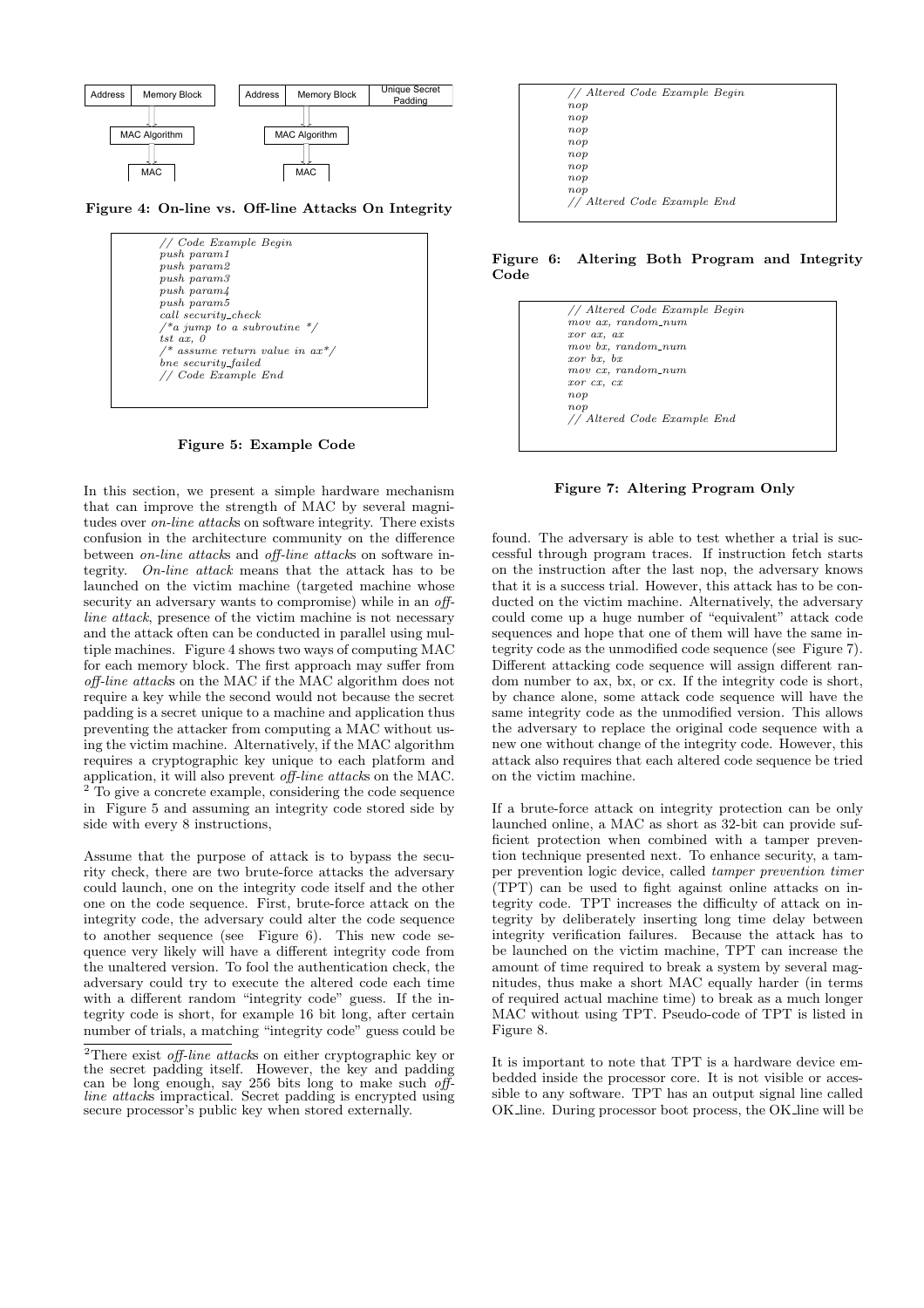

Figure 8: TPT Pseudo-codes

checked. The processor will not start normal execution until the OK line of TPT is set. Internal data such as data in tick counter, failure counter, and penalty register are stored in persistent on-chip memory inside TPT. Their values can live across processor power cycling.

To give a concrete example of how TPT improves protection, assume that the delay for every 10 failed integrity verification is 1 minute. For a brute-force attack on a 32-bit MAC to succeed, on average  $2^{31}$  number of trials are needed. This means 204 years.

It is important to point out that though TPT plus 32-bit MAC is reasonably secure against on-line attacks aimed to breaking integrity protection on a specific machine, a longer MAC such as 64-bit MAC might be preferred when an attack, we called, "MAC collision attack" is a security concern. "MAC collision attack" takes advantage of a well-known cryptography phenomena called the birthday paradox to reduce the MAC search effort comparing with a sheer bruteforce search. The birthday paradox suggests that given some property (the birthday) that might have n distinct values and two set of values of the property, each  $\sqrt[2]{n}$  values, there is a high probability that some value of the property in the first set is the same as some value of the property in the second set. To attack 32-bit MAC protected with TPT using "MAC collision attack", the adversary must have access to  $\frac{16}{2}$  ( $\frac{2(232)}{2}$ )  $2^{16}$  ( $\sqrt[2]{2^{32}}$ ) machines. Then s/he can come up  $2^{16}$  random numbers as MAC guesses. Next, s/he can try the altered code sequence each time with a different MAC guess on the  $2^{16}$  machines. According to the *birthday paradox*, there is a high probability that one of the machines will use one of the  $2^{16}$  random numbers as integrity code of the altered code sequence. However, this very involved attack is not very practicable considering, 1) it requires large number of machines; 2) it does not make it easy to compromise any given machine. It may speed up breach of one machine among a huge number of machines with less number of trails. For most application scenarios, this attack is not a security concern at all. Alternatively, longer MAC such as 48-bit MAC or 64-bit MAC can be used together with TPT if "MAC collision attack" becomes a real security concern.

### **5. CONCLUSION**

This paper presents an in-depth discussion of several issues of using hardware cryptography for protecting software confidentiality and integrity. The paper advocates the necessity of using hardware cryptography for preventing reverse engineering, and copy protection. It presents in detail why "lazy" authentication is not secure for protecting software confidentiality. Furthermore, it discusses many potential issues associated with applying single cryptographic key based approaches to protect software confidentiality in complex software system. Then, the paper defines the difference between off-line and on-line attacks and presented a security enhancement technique that can improve protection on software integrity over *on-line attacks* by several magnitudes.

#### **6. REFERENCES**

- [1] M-TREE: A Fast Secure Architecture for Protecting the Integrity and Privacy of Software. Submitted for publication.http: //www.cc.gatech.edu/people/home/lulu/Mtree.pdf, 2004.
- [2] The Trusted Computing Platform Alliance. https://www.trustedcomputinggroup.org/home. 2003.
- [3] W. A. Arbaugh, D. J. Farber, and J. M. Smith. A secure and reliable bootstrap architecture. In Proceedings of the 1997 IEEE Symposium on Security and Privacy, page 65. IEEE Computer Society, 1997.
- [4] Compaq Computer. Alpha 21264 Microprocessor Hardware Reference Manual.
- [5] Federal Information Processing Standard Draft. Advanced Encryption Standard (AES). National Institute of Standards and Technology, 2001.
- [6] A. Huang. Keeping secrets in hardware the microsoft xbox case study. MIT AI Memo, 2002.
- [7] D. Lie, C. Thekkath, M. Mitchell, P. Lincoln, D. Boneh J. Mitchell, and M. Horowitz. Architectual support for copy and tamper resistant software. In Proceedings of the 9th Symposium on Architectural Support for Programming Languages and Operating Systems, 2000.
- [8] David Lie, Chandramohan A. Thekkath, and Mark Horowitz. Implementing an untrusted operating system on trusted hardware. In Proceedings of the 19th ACM Symposium on Operating Systems Principles, pages 178–192. ACM Press, October, 2003.
- [9] Matt Pritchard. How to Hurt the Hackers: The Scoop on Internet Cheating and How You Can Combat It. http://www.gamasutra.com/features/20000724/pritchard01.htm.
- [10] Weidong Shi, Hsien-Hsin S. Lee, Chenghuai Lu, and Mrinmoy Ghosh. High Speed Memory Centric Protection on Software Execution Using One-Time-Pad Prediction. Report GIT-CERCS-04-27, Geogia Institute of Technology, Atlanta, GA, July 2004.
- [11] E. Suh, B. Gassend, D. Clarke, M. Van Dijk, and S. Devadas. Caches and merkle trees for efficient memory authentication. In Proceedings of the Ninth Annual Symposium on High Performance Computer Architecture, February 2003.